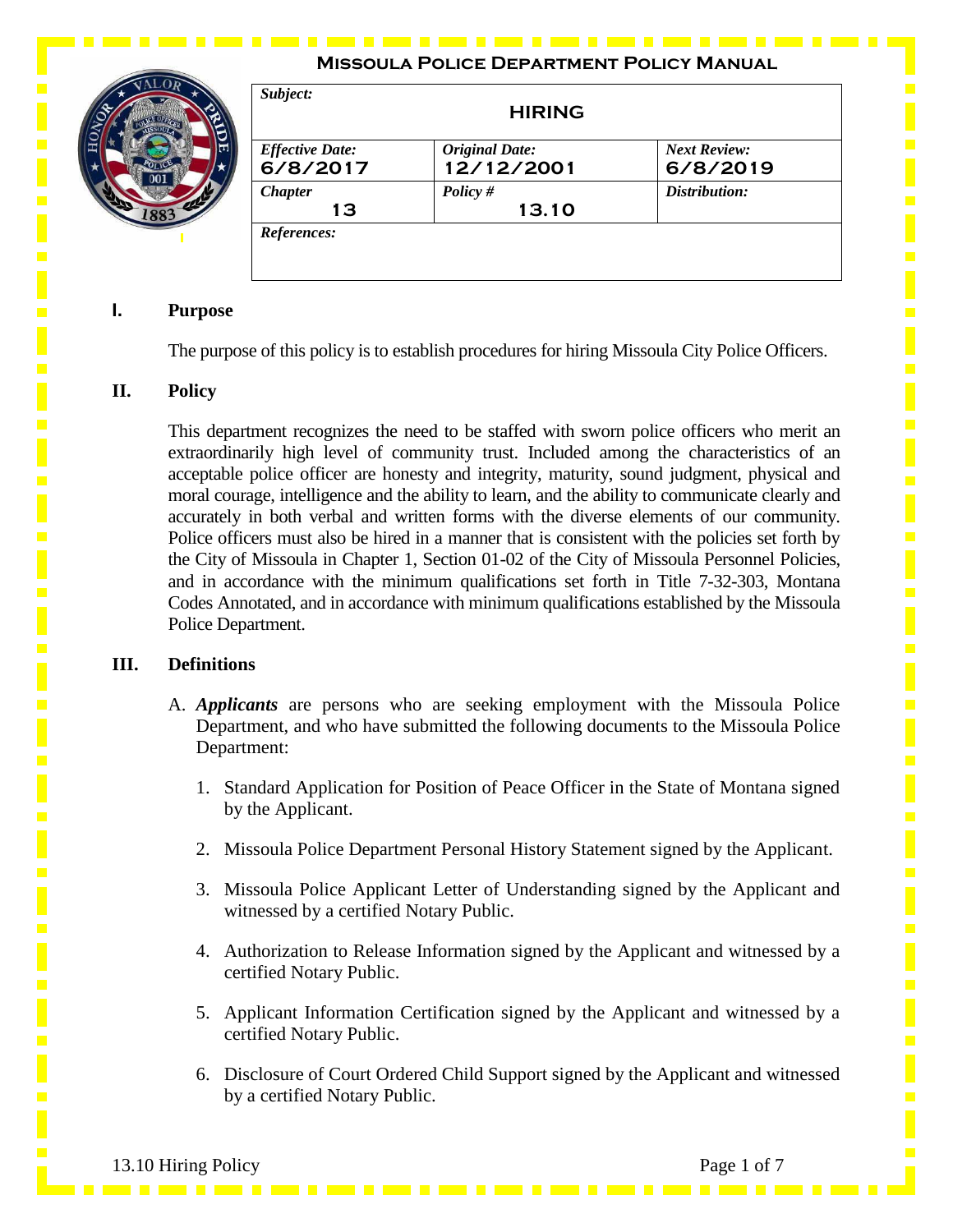7. Two (2) sets of fingerprints obtained by a law enforcement agency.

- 8. Certified copy of the applicant's birth certificate.
- 9. Photocopy of the Applicant's driver's license.
- 10. Photocopy of Selective Service Registration card, if applicable.
- 11. All marriage licenses and divorce decrees.
- 12. Any name change documents.
- 13. Military discharge papers if applicable.
- 14. High school diploma or GED certificate, or college diploma(s).
- 15. Certified official copies of all high school and/or college transcripts. THE TRANSCRIPTS MUST BE PROVIDED IN A SEALED ENVELOPE DIRECTLY FROM THE SCHOOL(S).
- 16. Valid passing scores on the certified Reading Skills, Writing Skills and Law Enforcement Officer tests. Written test scores are considered valid for twelve months after the date the tests were administered.
- 17. Documentation they have completed MPAT in 6:30 (six minutes and thirty seconds) or less. MPAT results are considered valid for six months after the date the tests were administered.
	- This requirement is waived for applicants who possess a valid P.O.S.T. basic certificate and who have completed at least one year of service as a sworn law enforcement officer.
- 19. Copy of citizenship or naturalization papers if appropriate.
- 20. Documentation of any other factors which the applicant wishes to have considered.

Persons who fail to provide all of the above listed items, or acceptable reasons (as determined by the department) the documents were not provided will not be considered applicants, and will not be considered for employment.

- B. *Background Investigation Manager* is a Staff Officer of the rank of Assistant Chief of Police or Captain, who is appointed by the Chief of Police to manage all background investigations.
- C. *Conditional Offer of Employment* is defined as an offer of employment based upon the satisfaction of several conditions, including but not necessarily limited to:

1. Passing a physical examination conducted by a physician of the Department's choosing, and at the Department's expense. (Statutory requirement.)

i

: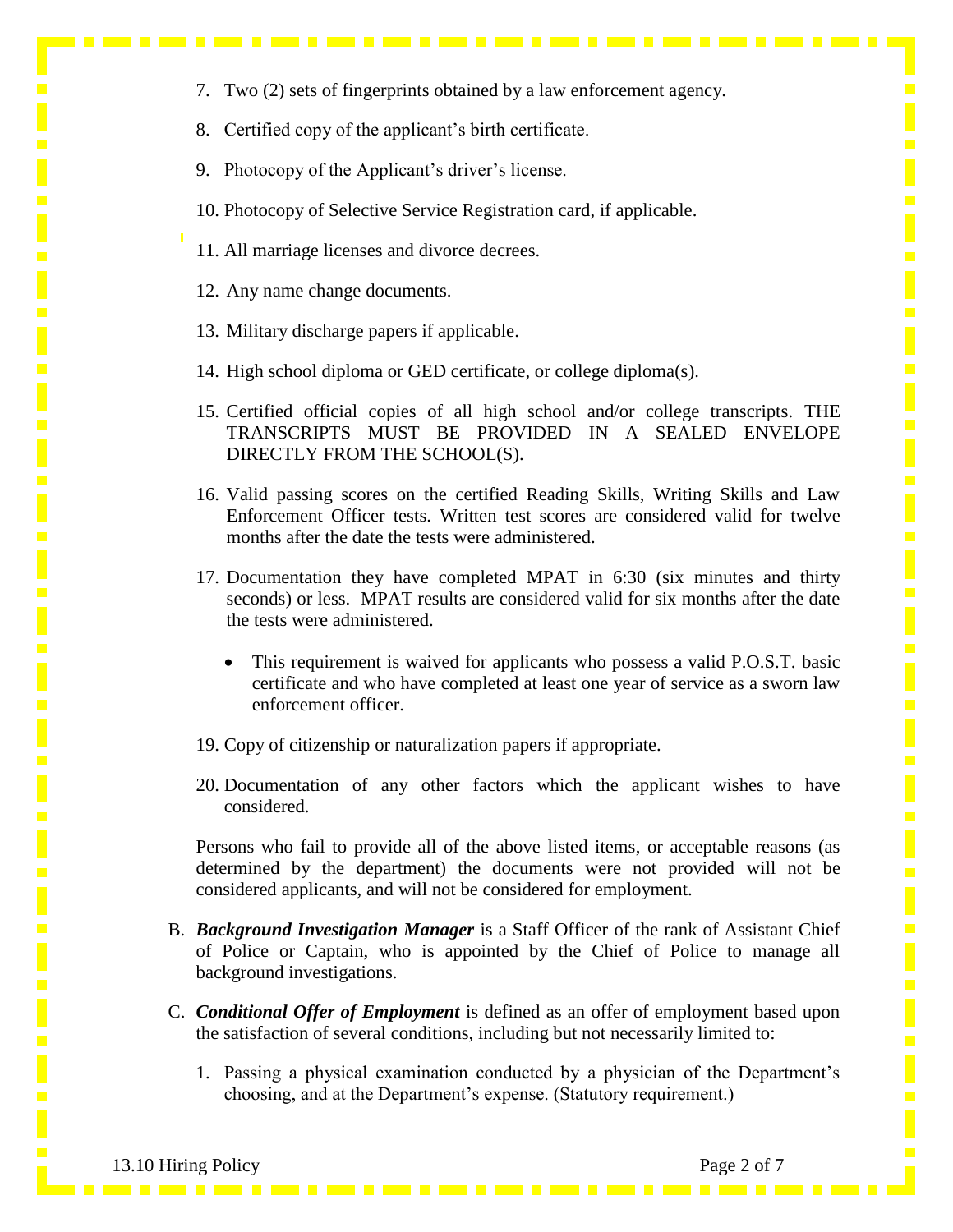2. Passing a psychological examination conducted by a licensed professional of the Department's choosing and at the Department's expense. (Statutory requirement.)

-----------------

- 3. Passing a vision test at the Departments' expense
- 3. Passing a drug screen administered at the time of the physical examination. (Departmental requirement.)
- 4. Passing the Montana Physical Abilities Test (MPAT) in 6:30 (six minutes, thirty seconds) final time to assure that the individual can successfully meet the training standards of the Montana Law Enforcement Academy Basic School.
- 5. Resolution of any issues that may arise as a result of the physical and psychological examinations, drug screen, and physical agility test, as well as any other issues that are properly raised by the Department, the City of Missoula, or the Officer Candidate.
- 6. Approval by the Missoula Police Commission.
- D. *Former Officers in Good Standing* are those Officers who have resigned or retired from the Missoula Police Department for reasons that are completely voluntary. *Officers who leave employment with the Missoula Police Department as part of an agreement to avoid disciplinary action or criminal prosecution shall not be considered former officers in good standing.*
- E. *Former Officers Not In Good Standing* are those officers whose employment with the Missoula Police Department ended under conditions that, while voluntary, were nonetheless related to a course of disciplinary action, investigation for alleged criminal activity, or criminal prosecution.
- F. *Hiring Board***:** The Administrative Captain will select the proposed voting and nonvoting members of the hiring board. The selections must be approved by the Chief of Police before the board is actually convened.
- G. *Hiring Pool***:** Those Applicants who have been selected by the Hiring Board as eligible to receive a Conditional Offer of Employment.
- H. *Probationary Officers* are new Officers in their first year of employment or reemployment by the Missoula Police Department.
- I. *Terminated Officers* are those who have been terminated for cause from the Missoula Police Department.

#### **IV. Procedures**

 $\blacksquare$ 

#### **New Officer Application & Hiring**

A. Persons inquiring at any time about employment as a Missoula City Police Officer will be given an information packet provided by the Administrative Division. The information will also be posted on the Police Department web site. It will include, at a minimum, a general description of the hiring process and a list of all

13.10 Hiring Policy **Page 3 of 7** and 13.10 Hiring Policy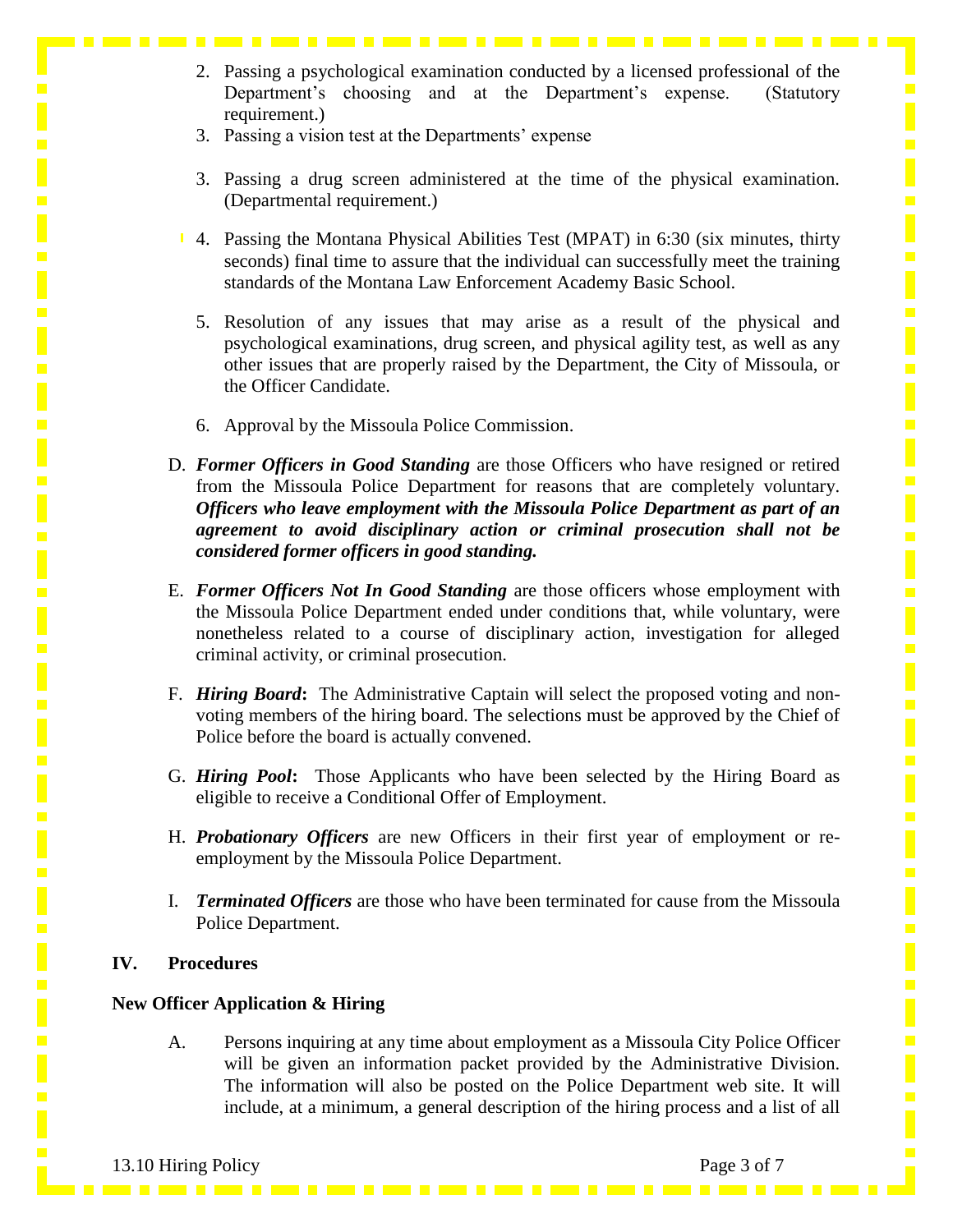material that an individual must submit in order to be considered an Applicant. The information may also contain additional recruiting information as directed by the Chief of Police or the Captain of the Administrative Division.

- B. Applications will be accepted and screened throughout the year.
- C. Application screening for compliance with minimum State of Montana and Departmental qualifications will be performed by the Human Resources Department as well as Administrative Captain and any Missoula Police Department Background Investigators the captain selects to assist. The screening will be conducted in accordance with the Missoula Police Department Background Investigation Manual.
	- 1. Applicants who are disqualified will be notified.
- D. Unless otherwise directed by the Chief of Police, The Hiring Board will convene for interviews at least once a year or more often as needed.
	- 1. Prior to the date when interviews begin, a MPD Staff member and an MPD Background Investigator(s) will review the preliminary background investigation reports of all Applicants who meet the minimum State of Montana and Departmental qualifications, and, by applying the standards set forth in Section IV.C of the Background Investigation Manual, select by majority vote those Applicants who will be offered an interview.
		- a. Applicants who are not selected to be interviewed will be notified.
	- 2. Interviews will be conducted in a structured format before the entire Hiring Board. Each Applicant will be asked the same set of prepared questions, and Board members will be allowed to ask only those follow-up questions that seek to explore the applicant's original answer. All Board members will score each answer.
		- a. Applicants not selected for the Hiring Pool will be notified.
		- b. All applicants selected for the Hiring Pool must be approved by the Missoula Police Commission.
- E. Prior to being extended a Conditional Offer of Employment, Applicants in the Hiring Pool will undergo a completed background investigation conducted in accordance with the Background Investigation Manual under the direction of the Background Investigation Manager.
	- 1. Based upon the completed background investigation report, the Hiring Board may remove an Applicant from the Hiring Pool based upon application of the qualifications set forth in Section IV.C. of the Background Investigation Manual.
- F. Applicants will remain in the hiring pool, with certain provisions.
	- 1. Such Applicants must provide a personal history update, and participate in the interview process if requested during each cycle, and be selected by the Chief of Police to be retained in the Hiring Pool.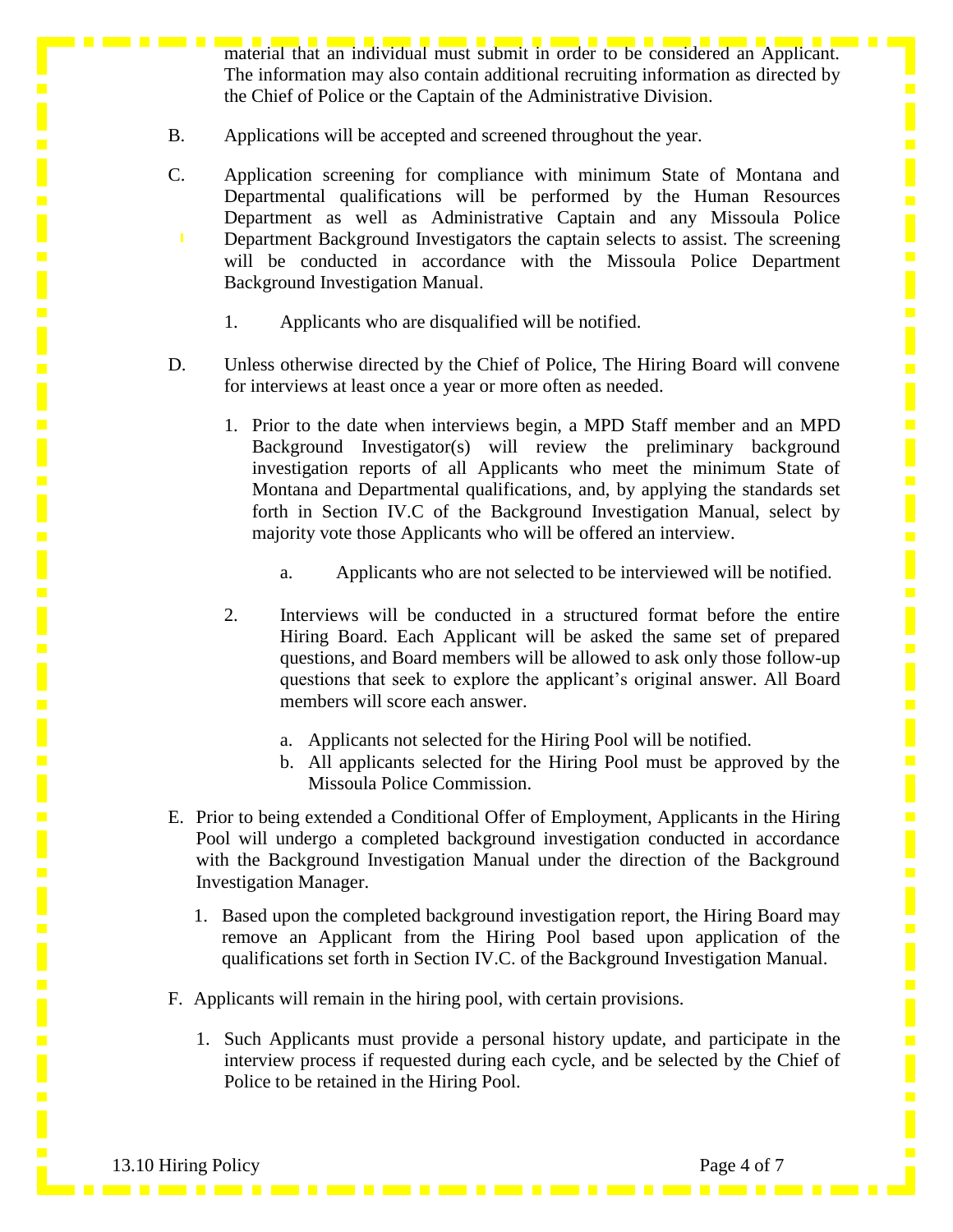- 
- 2. Selection for the Hiring Pool during one interview cycle does not infer any preference in subsequent cycles.
- 3. Applicants in the Hiring Pool must maintain valid POST physical agility scores. The POST physical agility scores expire after six (6) months.
- G. The decision to extend a Conditional Offer of Employment is made by the Chief of Police. The decision will be based upon the Chief's assessment of the credentials and performance of each Applicant as demonstrated during the entire hiring process, and the Chief's best judgment as to how each Applicant may best meet the needs of the Department.
- H. To ensure the integrity of the hiring process, all application materials, notes, interview questions and score sheets will be made available to the City of Missoula Personnel Department.
	- I. Probationary Period. Each new Police Officer must undergo a one-year probationary period, which begins with the date of employment. The Chief of Police may terminate probationary Police Officers without cause. In order to pass beyond the one-year probationary period, Police Officers must at a minimum:
		- 1. Successfully complete the Montana Law Enforcement Academy Basic School and receive a P.O.S.T. Basic Certificate, unless the individual possesses a current Basic Certificate at the time of employment.
			- a. Those that hold a Basic Certificate or its equivalent from the federal government or a state other than Montana must complete the Montana Law Enforcement Academy Legal Equivalency requirements within the one-year probationary period.
		- 2. Successfully complete the Missoula Police Department's Field Training Program.
		- 3. Be confirmed by the City Council in the position of Police Officer upon recommendation by the Chief of Police.
- J. Once all action required within the Police Department is completed on an application, that application and its supporting file will be forwarded to the City of Missoula Personnel Department for retention and disposition in accordance with City of Missoula policies.

# **V. Procedure for Re-Employment of Former Officers in Good Standing**

- A. The decision to re-hire former officers in good standing is at the sole discretion of the Chief of Police, subject to the provisions of this policy.
- B. Former officers in good standing whose employment ended within the twelve months prior to the date of requested reinstatement shall not be subject to the procedures for complete re-application and hiring. However, they must satisfy the following conditions:
	- 1. Application by letter directly to the Chief of Police.

. . . . . . . . . . . . . . .

. . . . . . . . .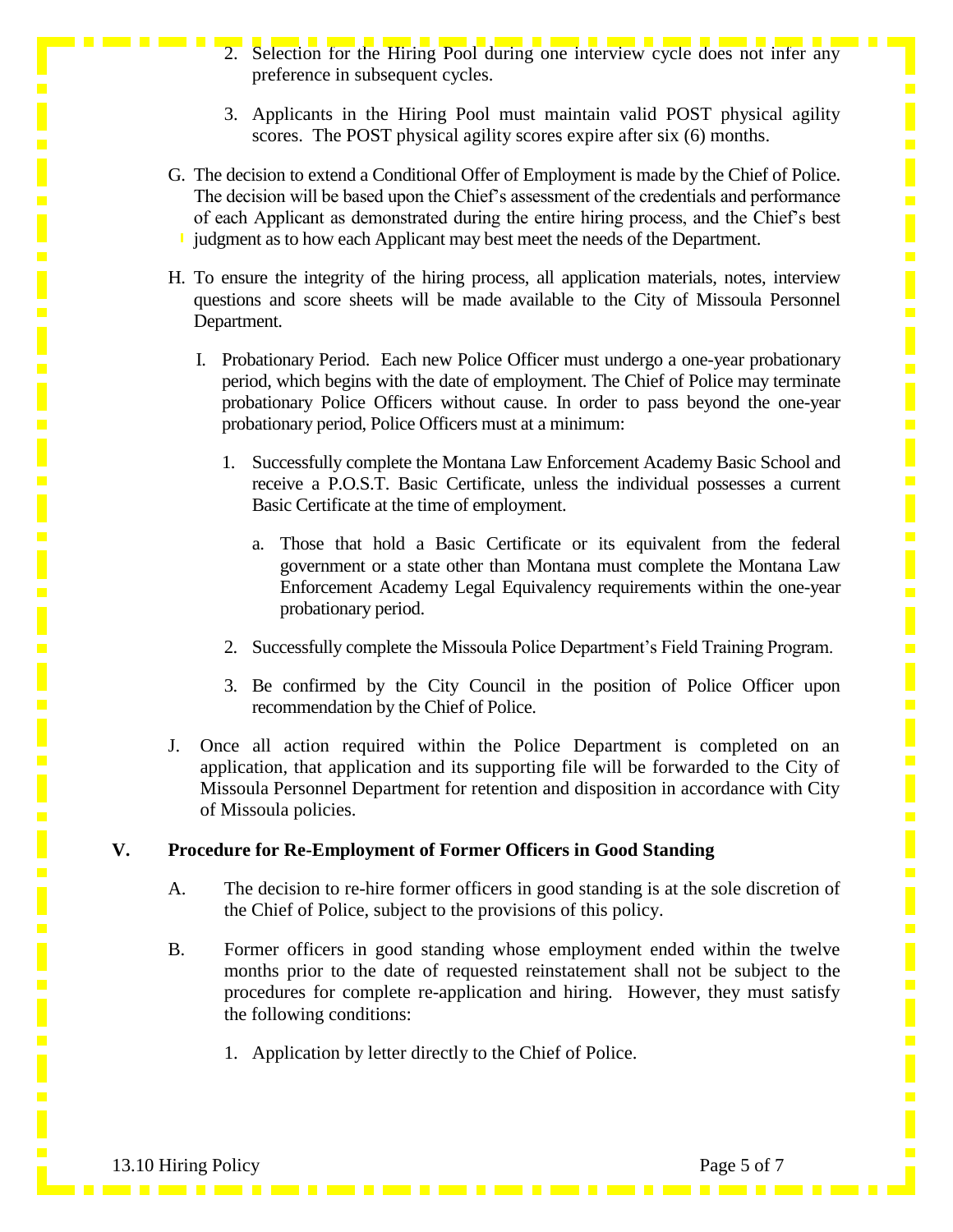- Ī
- 2. Completion within the previous six months of the MPAT test in 6:30 minutes or less.
- 3. Successful completion of the physical and psychological examinations and drug screen required for new officers. The former officer must pay the costs of these examinations.
- 4. Satisfactory completion of the Missoula Police Department's current firearms qualification course.
- 5. The officer's work performance while with the Missoula Police Department must have been satisfactory in all areas, and he/she must not have received any Level II or higher discipline within the twelve months preceding retirement or resignation.
	- 6. Satisfactory results of a background investigation, which emphasizes the period of time after the former officer left employment with the Missoula Police Department. Background investigations for former officers in good standing will be structured to fit individual situations.
	- 7. Former officers in good standing who satisfy these requirements may be added to the current Hiring Pool by the Chief of Police and will be eligible to be hired for twenty-four (24) months under the following conditions.
		- a. Retirement and disability pension issues are governed by the appropriate fund.
		- b. Former officers in good standing who return to duty must serve a one year probationary period, during which they are paid at the rate received by all probationary officers. Following satisfactory completion of the one (1) year probationary period, they will be paid at a rate that reflects their total years of service.
		- c. Former officers in good standing return to duty at the rank of patrolman and at lowest point on the seniority list. At the conclusion of their one (1) year probationary period, the officer will be placed in the appropriate position on the department's seniority list.
		- d. Former officers in good standing who return to duty are not eligible for promotion during their one year probationary period. However, once the probationary period has ended, the officer's total years of service shall be used to calculate time of service requirements for the purpose of promotion.
		- e. Before the re-hiring of a former officer in good standing becomes final, it must be approved by the Missoula Police Commission, as required by Montana Statute.
- C. Former officers in good standing whose employment ended more than twelve months prior to the requested date of re-instatement shall be treated as new applicants, and required to successfully complete all phases of the competitive hiring process as specified in Section IV of this policy before being offered re-employment.

. . . . . . . . . . . . .